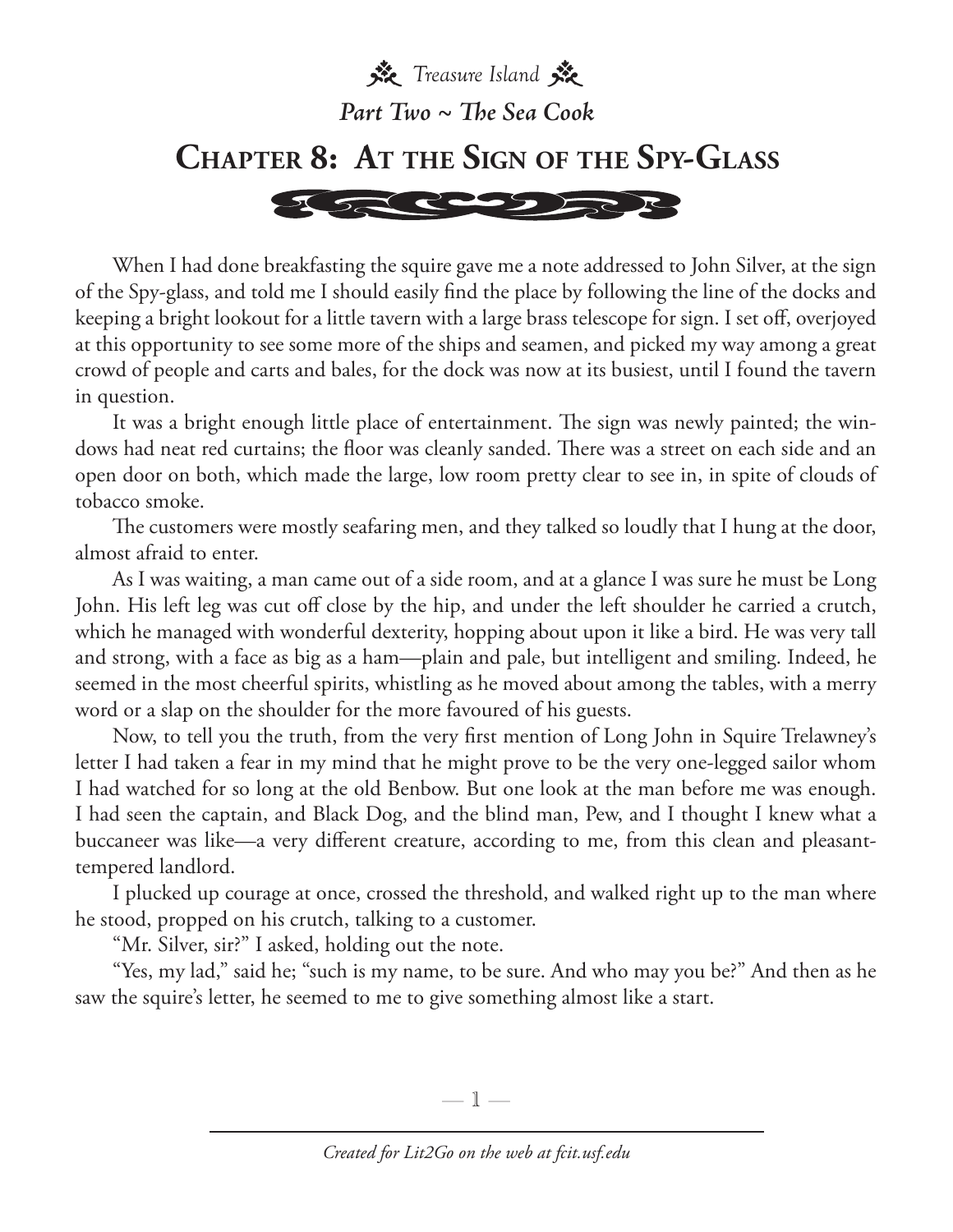"Oh!" said he, quite loud, and offering his hand. "I see. You are our new cabin-boy; pleased I am to see you."

And he took my hand in his large firm grasp.

Just then one of the customers at the far side rose suddenly and made for the door. It was close by him, and he was out in the street in a moment. But his hurry had attracted my notice, and I recognized him at glance. It was the tallow-faced man, wanting two fingers, who had come first to the Admiral Benbow.

"Oh," I cried, "stop him! It's Black Dog!"

"I don't care two coppers who he is," cried Silver. "But he hasn't paid his score. Harry, run and catch him."

One of the others who was nearest the door leaped up and started in pursuit.

"If he were Admiral Hawke he shall pay his score," cried Silver; and then, relinquishing my hand, "Who did you say he was?" he asked. "Black what?"

"Dog, sir," said I. "Has Mr. Trelawney not told you of the buccaneers? He was one of them."

"So?" cried Silver. "In my house! Ben, run and help Harry. One of those swabs, was he? Was that you drinking with him, Morgan? Step up here."

The man whom he called Morgan—an old, grey-haired, mahogany-faced sailor—came forward pretty sheepishly, rolling his quid.

"Now, Morgan," said Long John very sternly, "you never clapped your eyes on that Black— Black Dog before, did you, now?"

"Not I, sir," said Morgan with a salute.

"You didn't know his name, did you?"

"No, sir."

"By the powers, Tom Morgan, it's as good for you!" exclaimed the landlord. "If you had been mixed up with the like of that, you would never have put another foot in my house, you may lay to that. And what was he saying to you?"

"I don't rightly know, sir," answered Morgan.

"Do you call that a head on your shoulders, or a blessed dead-eye?" cried Long John. "Don't rightly know, don't you! Perhaps you don't happen to rightly know who you was speaking to, perhaps? Come, now, what was he jawing—v'yages, cap'ns, ships? Pipe up! What was it?"

"We was a-talkin' of keel-hauling," answered Morgan.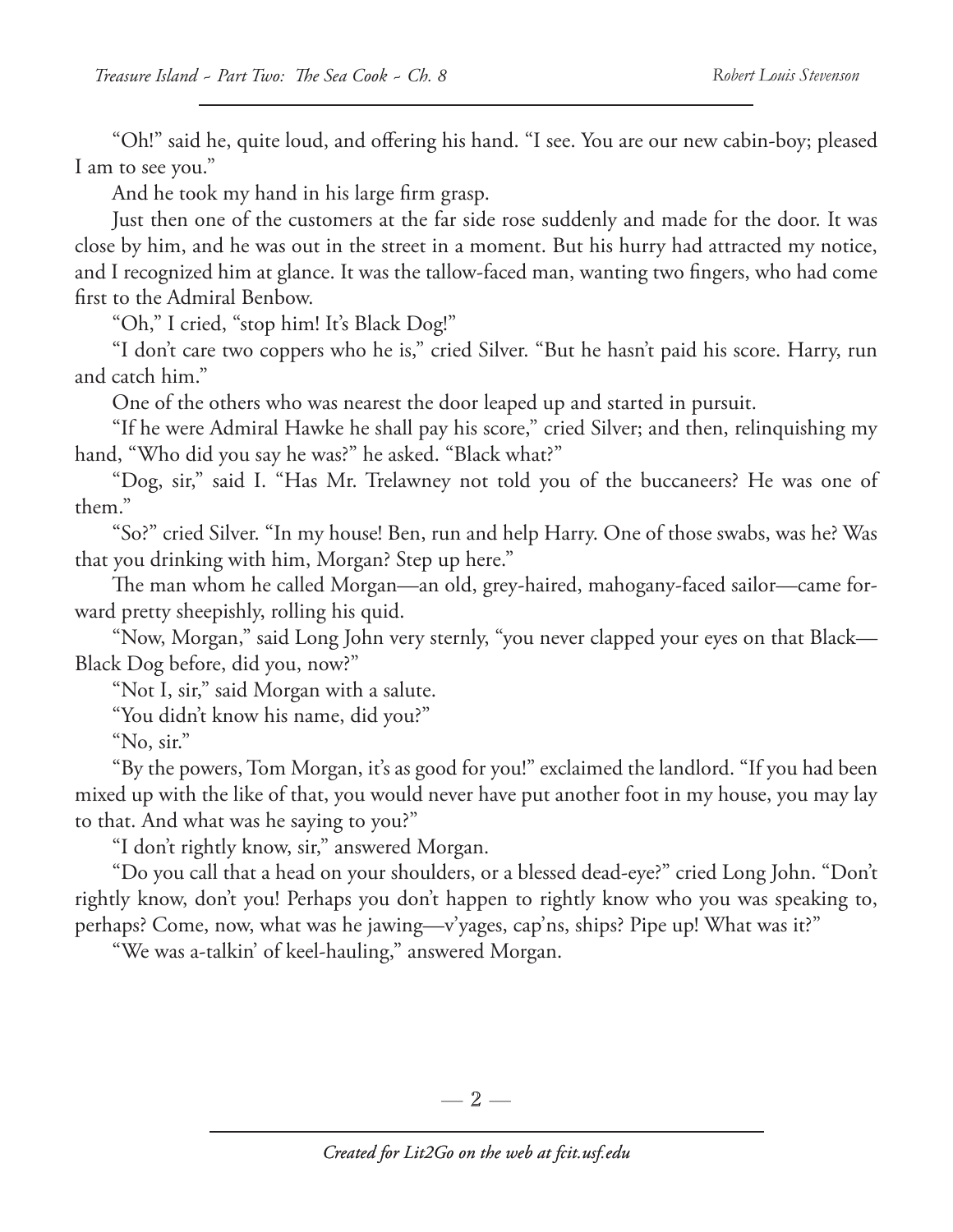"Keel-hauling, was you? And a mighty suitable thing, too, and you may lay to that. Get back to your place for a lubber, Tom."

And then, as Morgan rolled back to his seat, Silver added to me in a confidential whisper that was very flattering, as I thought, "He's quite an honest man, Tom Morgan, on'y stupid. And now," he ran on again, aloud, "let's see—Black Dog? No, I don't know the name, not I. Yet I kind of think I've—yes, I've seen the swab. He used to come here with a blind beggar, he used."

"That he did, you may be sure," said I. "I knew that blind man too. His name was Pew."

"It was!" cried Silver, now quite excited. "Pew! That were his name for certain. Ah, he looked a shark, he did! If we run down this Black Dog, now, there'll be news for Cap'n Trelawney! Ben's a good runner; few seamen run better than Ben. He should run him down, hand over hand, by the powers! He talked o' keel-hauling, did he? I'LL keel-haul him!"

All the time he was jerking out these phrases he was stumping up and down the tavern on his crutch, slapping tables with his hand, and giving such a show of excitement as would have convinced an Old Bailey judge or a Bow Street runner. My suspicions had been thoroughly reawakened on finding Black Dog at the Spy-glass, and I watched the cook narrowly. But he was too deep, and too ready, and too clever for me, and by the time the two men had come back out of breath and confessed that they had lost the track in a crowd, and been scolded like thieves, I would have gone bail for the innocence of Long John Silver.

"See here, now, Hawkins," said he, "here's a blessed hard thing on a man like me, now, ain't it? There's Cap'n Trelawney—what's he to think? Here I have this confounded son of a Dutchman sitting in my own house drinking of my own rum! Here you comes and tells me of it plain; and here I let him give us all the slip before my blessed deadlights! Now, Hawkins, you do me justice with the cap'n. You're a lad, you are, but you're as smart as paint. I see that when you first come in. Now, here it is: What could I do, with this old timber I hobble on? When I was an A B master mariner I'd have come up alongside of him, hand over hand, and broached him to in a brace of old shakes, I would; but now—"

And then, all of a sudden, he stopped, and his jaw dropped as though he had remembered something.

"The score!" he burst out. "Three goes o' rum! Why, shiver my timbers, if I hadn't forgotten my score!"

And falling on a bench, he laughed until the tears ran down his cheeks. I could not help joining, and we laughed together, peal after peal, until the tavern rang again.

"Why, what a precious old sea-calf I am!" he said at last, wiping his cheeks. "You and me should get on well, Hawkins, for I'll take my davy I should be rated ship's boy. But come now,

—  $3-$